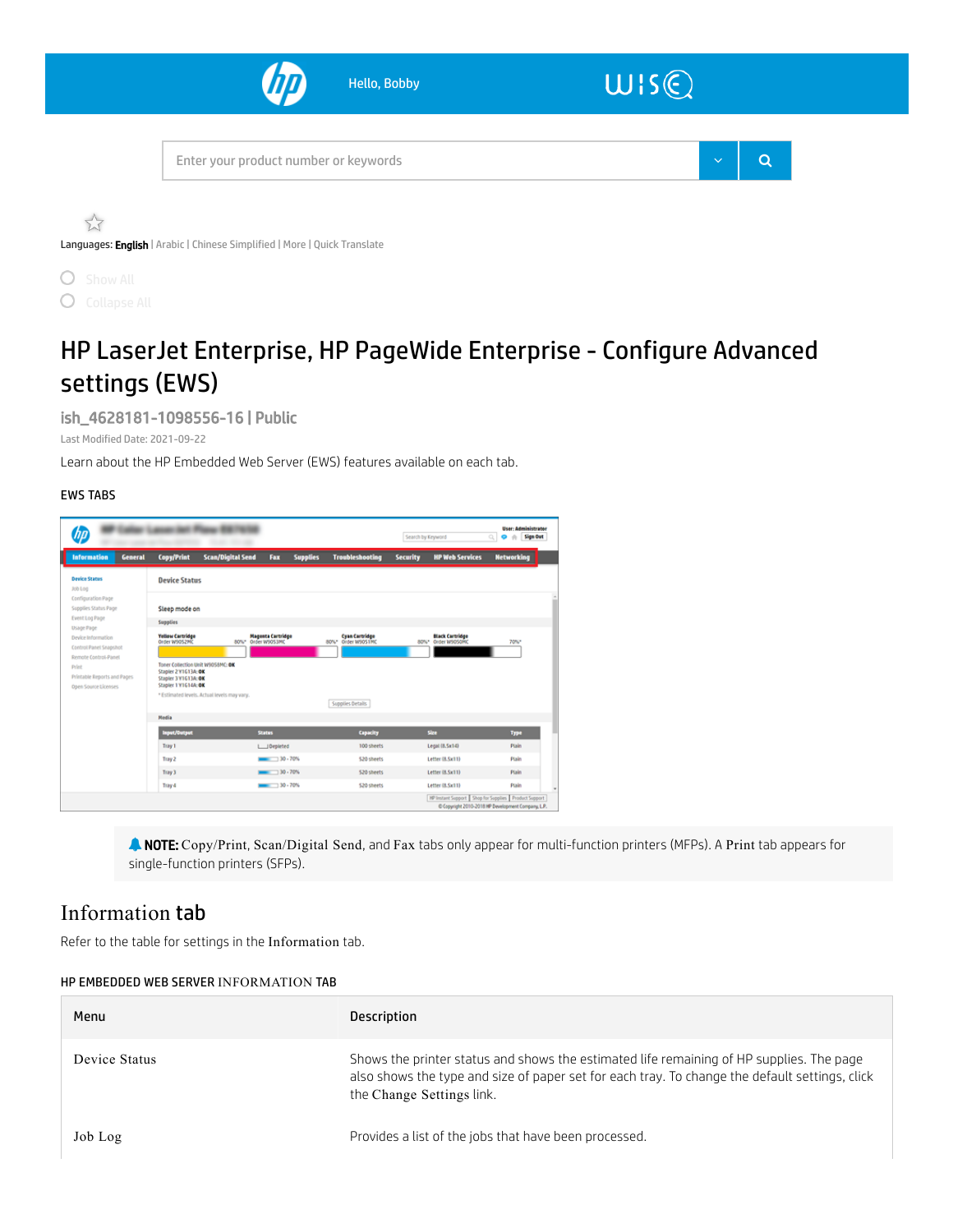| Menu                        | <b>Description</b>                                                                                                                                                                                                                                                                            |
|-----------------------------|-----------------------------------------------------------------------------------------------------------------------------------------------------------------------------------------------------------------------------------------------------------------------------------------------|
| Configuration Page          | Shows the information found on the configuration page.                                                                                                                                                                                                                                        |
| Supplies Status Page        | Shows the status of the supplies for the printer.                                                                                                                                                                                                                                             |
| Event Log Page              | Shows a list of all printer events and errors. Use the HP Instant Support link (in the Other<br>Links area on all HP Embedded Web Server pages) to connect to a set of dynamic web<br>pages that help solve problems. These pages also show additional services available for the<br>printer. |
| Usage Page                  | Shows a summary of the number of pages the printer has printed, grouped by size, type,<br>and paper print path.                                                                                                                                                                               |
| Device Information          | Shows the printer network name, address, and model information. To customize these<br>entries, click the Device Information menu on the General tab.                                                                                                                                          |
| Control Panel Snapshot      | Shows an image of the current screen on the control panel display.                                                                                                                                                                                                                            |
| Remote Control-Panel        | Provides a way to troubleshoot or manage the printer from a browser window on a desktop<br>or laptop.                                                                                                                                                                                         |
| Print                       | Allows the user to send a print-ready file to the printer to be printed.                                                                                                                                                                                                                      |
| Printable Reports and Pages | Lists the internal reports and pages for the printer. Select one or more items to print.                                                                                                                                                                                                      |
| Open Source Licenses        | Shows a summary of the licenses for open source software programs that can be used with<br>the printer.                                                                                                                                                                                       |

### General tab

Refer to the table for settings in the General tab.

### HP EMBEDDED WEB SERVER GENERAL TAB

| Menu                        | <b>Description</b>                                                                                                          |
|-----------------------------|-----------------------------------------------------------------------------------------------------------------------------|
| Control Panel Customization | Reorder, show, or hide features on the control-panel display.<br>Change the default display language and keyboard layouts.  |
| <b>Ouick Sets</b>           | Configure jobs that are available in the Quick Sets area of the Home screen on the printer<br>control panel.                |
| Alerts                      | Set up email alerts for various printer and supplies events.                                                                |
| Control Panel Settings App  | Shows the Settings app options that are available on the printer control panel.                                             |
| General Settings            | Configure how the printer recovers from jams and other general printer settings.                                            |
| AutoSend                    | Configure the printer to send automated emails regarding printer configuration and supplies<br>to specific email addresses. |
| <b>Edit Other Links</b>     | Add or customize a link to another website. This link displays in the footer area on all<br>HP Embedded Web Server pages.   |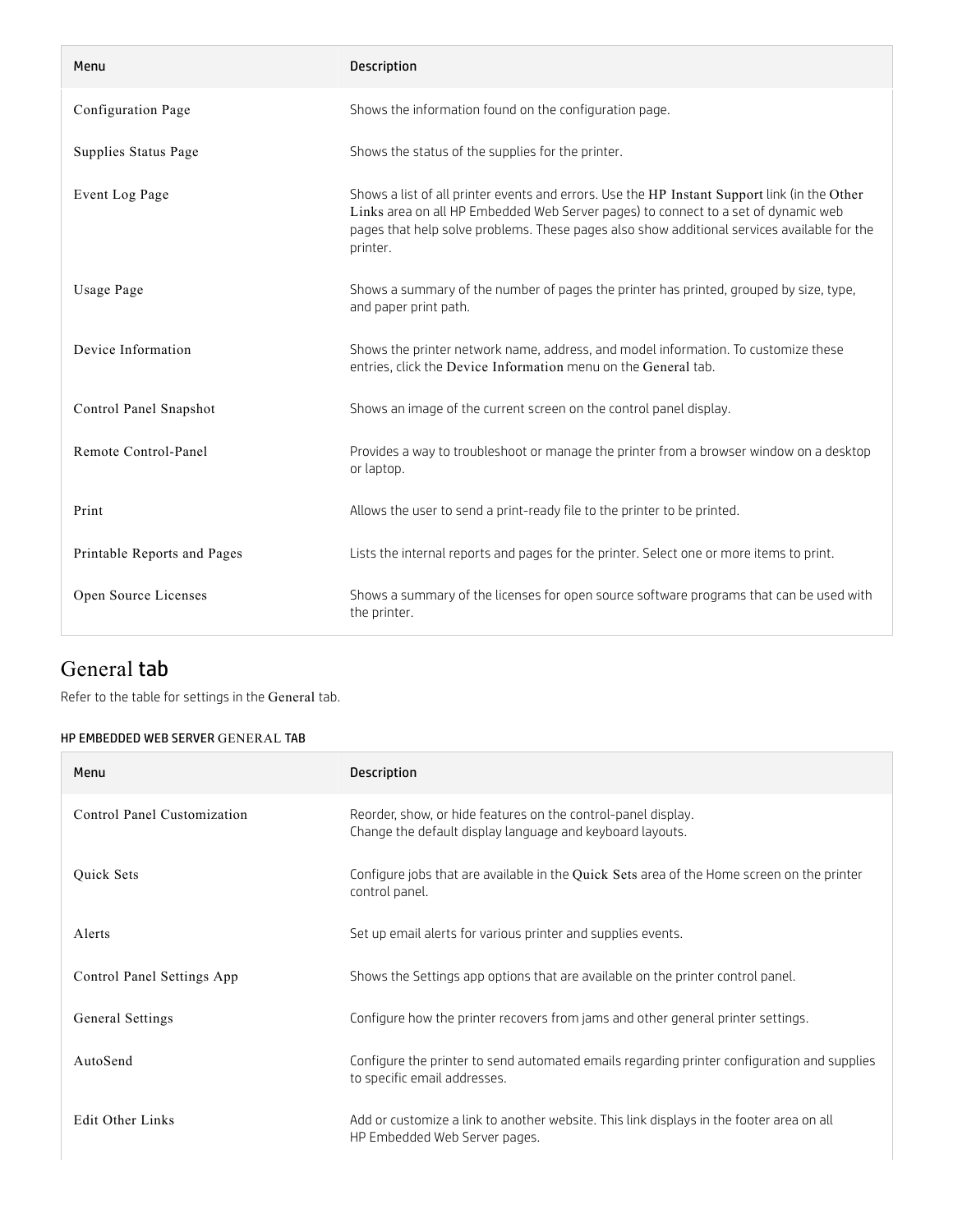| Menu                           | <b>Description</b>                                                                                                                                                                                                        |
|--------------------------------|---------------------------------------------------------------------------------------------------------------------------------------------------------------------------------------------------------------------------|
| Ordering Information           | Enter information about ordering replacement toner cartridges. This information displays on<br>the supplies status page.                                                                                                  |
| Device Information             | Name the printer and assign an asset number to it. Enter the name of the primary contact<br>who will receive information about the printer.                                                                               |
| Language                       | Set the language in which to display the HP Embedded Web Server information.                                                                                                                                              |
| Firmware Upgrade               | Download and install printer firmware upgrade files.                                                                                                                                                                      |
| Date/Time Settings             | Set the date and time or synchronize with a network time server.                                                                                                                                                          |
| <b>Energy Settings</b>         | Set or edit a wake time, sleep time, and sleep delay for the printer. Set a different schedule<br>for each day of the week and for holidays.<br>Set which interactions with the printer cause it to wake from sleep mode. |
| Back up and Restore            | Create a backup file that contains printer and user data. If necessary, use this file to restore<br>data to the printer.                                                                                                  |
| <b>Reset Factory Settings</b>  | Restore printer settings to the factory defaults.                                                                                                                                                                         |
| Solution Installer             | Install or remove third-party software packages that extend or modify the functionality of<br>the printer.                                                                                                                |
| <b>Job Statistics Settings</b> | Provides connection information about third-party job-statistics services, or enables local<br>serverless device job accounting.                                                                                          |
| Quota Settings                 | Provides connection information about third-party job-quota services, or enables local<br>device quota service.                                                                                                           |

### Other Links list

Configure which links display in the footer of the HP Embedded Web Server by using the Edit Other Links menu on the General tab.

**A NOTE:** The following are the default links.

#### HP EMBEDDED WEB SERVER OTHER LINKS LIST

| Menu                     | <b>Description</b>                                                                                          |
|--------------------------|-------------------------------------------------------------------------------------------------------------|
| HP<br>Instant<br>Support | Connect to the HP website to find solutions to printer problems.                                            |
| Shop for<br>Supplies     | Connect to the HP website for information on purchasing original HP supplies, such as cartridges and paper. |
| Product<br>Support       | Connect to the support site for the printer to search for help on various topics.                           |

## Copy/Print tab

Refer to the table for settings in the Copy/Print tab.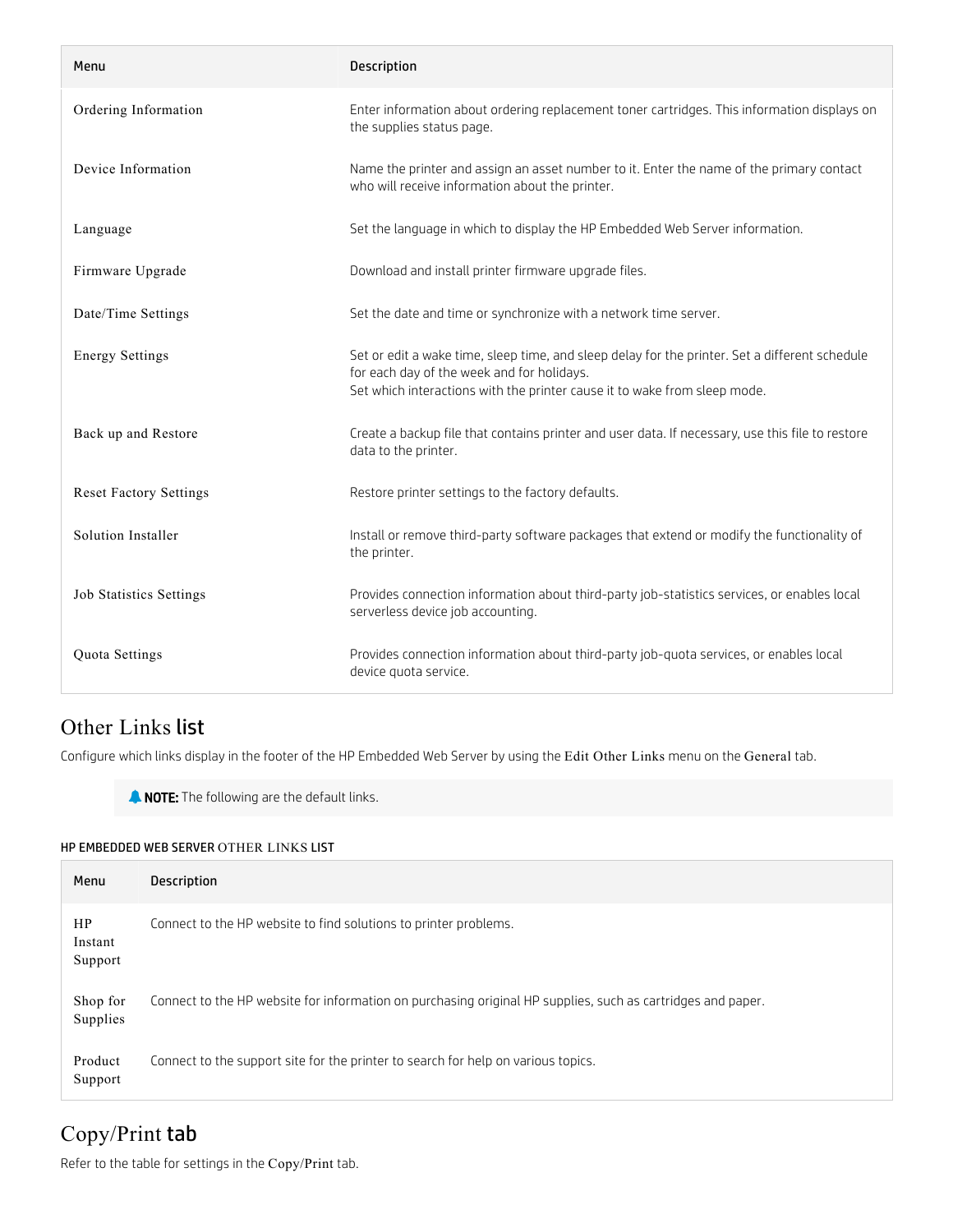### HP EMBEDDED WEB SERVER COPY/PRINT TAB

| Menu                                    | <b>Description</b>                                                                                                                                                                                                           |
|-----------------------------------------|------------------------------------------------------------------------------------------------------------------------------------------------------------------------------------------------------------------------------|
| Print from USB Drive Settings           | Enable or disable the Print from USB Drive menu on the control panel.                                                                                                                                                        |
| Manage Stored Jobs                      | Enable or disable the ability to store jobs in the printer memory.<br>Configure job-storage options.                                                                                                                         |
| Default Print Options                   | Configure the default options for print jobs.                                                                                                                                                                                |
| Restrict Color<br>(Color printers only) | Permit or restrict color printing and copying.<br>Specify permissions for individual users or for jobs that are sent from specific software<br>programs.                                                                     |
| PCL and PostScript Settings             | Adjust the PCL and PostScript settings for all print jobs, including copy jobs and received<br>faxes.                                                                                                                        |
| Print Quality                           | Configure the print quality settings, including color adjustment, image registration, and<br>allowed paper types.                                                                                                            |
| Copy Settings                           | Configure the default options and Quick Sets for copy jobs.                                                                                                                                                                  |
|                                         | A NOTE: If job-specific copy setting options are not set from the control panel at the<br>start of a job, the default settings will be used for the job.                                                                     |
| <b>Expert Copy</b>                      | Enable or disable Expert Copy and set the initial copy view.<br>The Expert Copy feature is available only on some HP MFPs with larger control panels, and is<br>available in FutureSmart 4 firmware 24.7.3 release or later. |
| Manage Trays                            | Configure settings for paper trays.                                                                                                                                                                                          |
| Manage Stapler/Stacker                  | Configure settings for the stapler/stacker for printers that have this feature.                                                                                                                                              |

# Scan/Digital Send tab

Refer to the table for settings in the Scan/Digital Send tab.

### HP EMBEDDED WEB SERVER SCAN/DIGITAL SEND TAB

| Menu                         | Description                                                                                                                                                                                                                                                                                                                                                                                                                               |
|------------------------------|-------------------------------------------------------------------------------------------------------------------------------------------------------------------------------------------------------------------------------------------------------------------------------------------------------------------------------------------------------------------------------------------------------------------------------------------|
| Email Setup                  | Configure the default email settings for digital sending, including the following:<br>• Settings for the outgoing mail (SMTP) server<br>• Settings for Email Quick Sets jobs<br>• Default message settings, such as the "From" address and the subject line<br>• Settings for digital signatures and encryption<br>• Settings for email notifications<br>• Default scan settings for email jobs<br>• Default file settings for email jobs |
| Scan to<br>Network<br>Folder | Configure the network folder settings for digital sending, including the following:<br>• Settings for Quick Sets jobs saved in a network folder<br>• Settings for notifications<br>• Default scan settings for jobs saved in a network folder<br>• Default file settings for jobs saved in a network folder                                                                                                                               |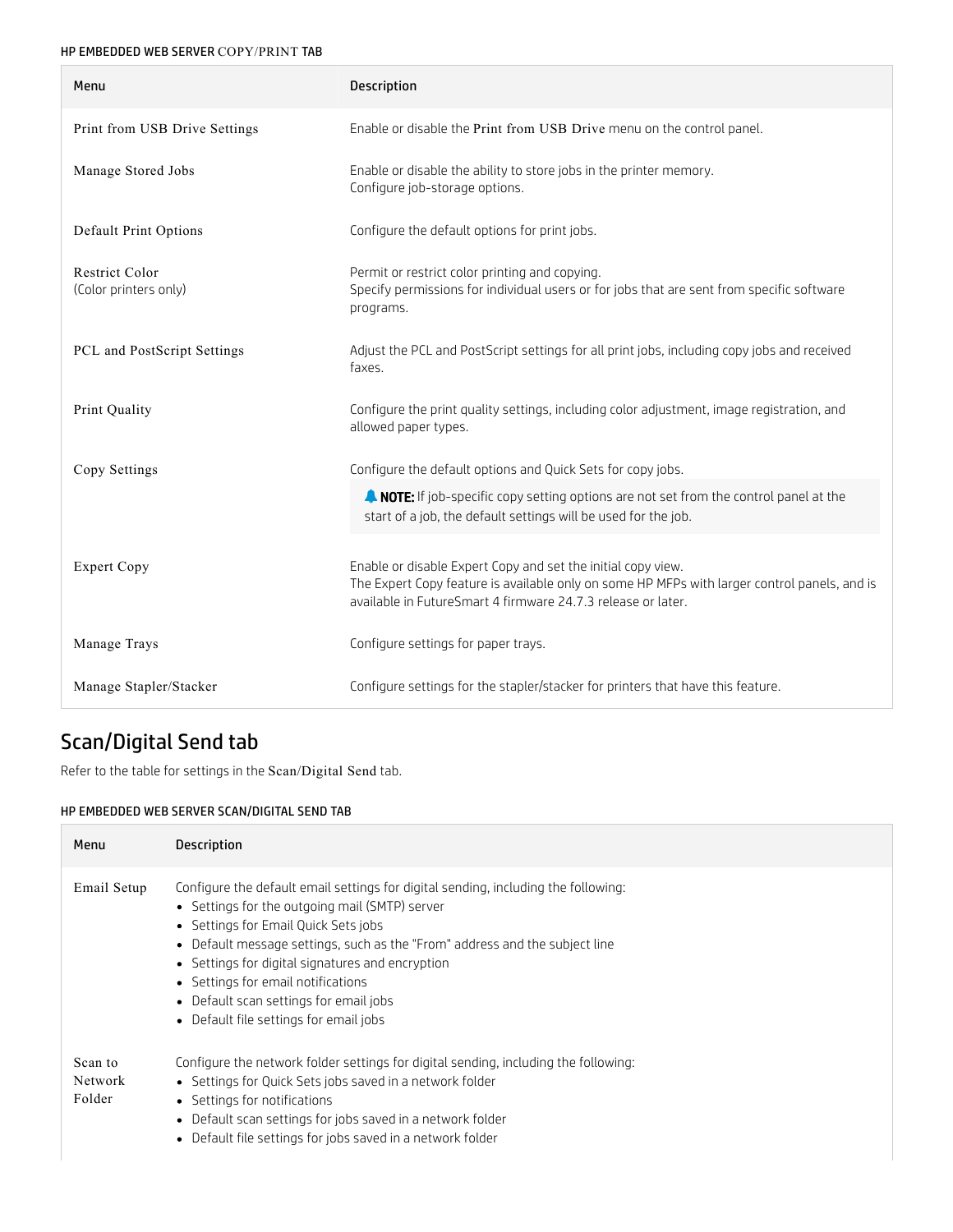| Menu                                                                | Description                                                                                                                                                                                                                                                                                                                                                                                                                                                      |
|---------------------------------------------------------------------|------------------------------------------------------------------------------------------------------------------------------------------------------------------------------------------------------------------------------------------------------------------------------------------------------------------------------------------------------------------------------------------------------------------------------------------------------------------|
| Scan to<br><b>SharePoint®</b>                                       | Configure the SharePoint settings for digital sending, including the following:<br>• Settings for Quick Sets jobs saved in a document library on the SharePoint site<br>• Default settings for jobs saved in a document library on the SharePoint site                                                                                                                                                                                                           |
| Scan to USB<br>Drive                                                | Configure the USB settings for digital sending, including the following:<br>• Settings for Quick Sets jobs saved on a USB flash drive<br>• Settings for notifications<br>• Default scan settings for jobs saved on a USB flash drive<br>• Default file settings for jobs saved on a USB flash drive                                                                                                                                                              |
| Contacts                                                            | Manage contacts, including the following:<br>• Add email addresses into the printer one at a time.<br>• Import a large list of frequently-used email addresses on to the printer all at once, rather than adding them one at a<br>time.<br>• Export contacts from the printer into a .CSV file on the computer to use as a data backup, or import the records onto<br>another HP printer.<br>• Edit email addresses that have already been saved in the printer. |
| Preferences                                                         | Manage general scanning settings.                                                                                                                                                                                                                                                                                                                                                                                                                                |
| Email and<br>Scan to<br>Network<br>Folder<br>Quick Setup<br>Wizards | Configure the printer to send scanned images as email attachments.<br>Configure the printer to save scanned images to network-folder Quick Sets. Quick Sets provide easy access to files saved on<br>the network.                                                                                                                                                                                                                                                |
| Digital<br>Sending<br>Software<br>Setup                             | Configure settings related to using optional Digital Sending software.                                                                                                                                                                                                                                                                                                                                                                                           |

### Fax tab

Refer to the table for settings in the Fax tab.

### HP EMBEDDED WEB SERVER FAX TAB

| Menu               | <b>Description</b>                                                                                                                                                                                                                                                                                                                          |
|--------------------|---------------------------------------------------------------------------------------------------------------------------------------------------------------------------------------------------------------------------------------------------------------------------------------------------------------------------------------------|
| Fax Send<br>Setup  | Configure settings for sending faxes, including the following:<br>• Default settings for outgoing faxes<br>• Settings for fax Quick Sets jobs<br>• Settings for notifications<br>• Default setting for sending faxes using the internal fax modem<br>• Settings for using a LAN fax service<br>• Settings for using an Internet fax service |
| Fax Speed<br>Dials | Manage speed dials, including the following:<br>• Import .CSV files containing email addresses, fax numbers, or user records, so that they can be accessed on this printer.<br>• Export email, fax, or user records from the printer into a file on the computer to use as a data backup, or import the<br>records onto another HP printer. |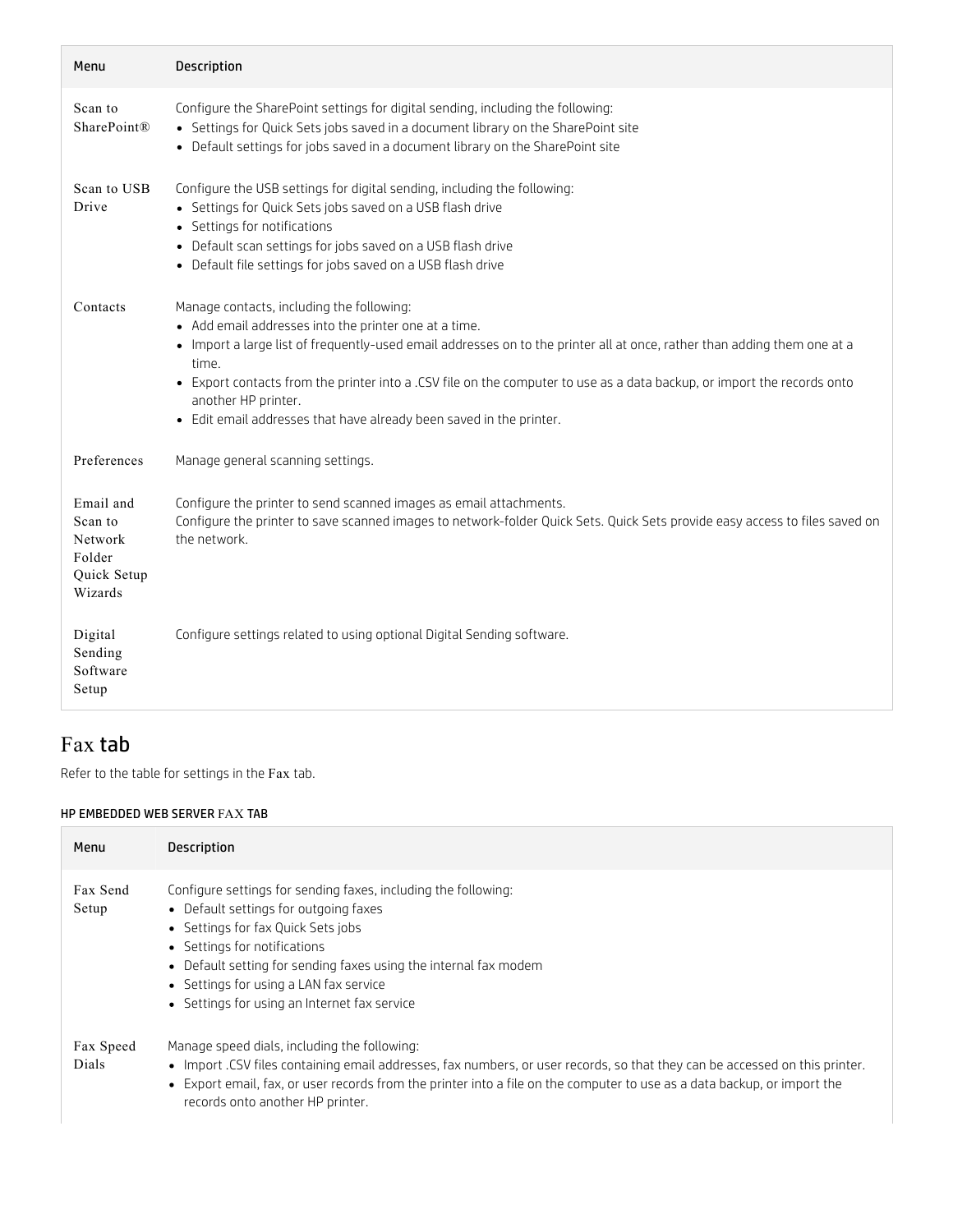| Menu                                | <b>Description</b>                                                                                                                                                                                                                                                                                                           |
|-------------------------------------|------------------------------------------------------------------------------------------------------------------------------------------------------------------------------------------------------------------------------------------------------------------------------------------------------------------------------|
| Fax<br>Receive<br>Setup             | Configure default print options for incoming faxes, and set up a fax printing schedule.                                                                                                                                                                                                                                      |
| Fax<br>Archive<br>and<br>Forwarding | Enable or disable fax archiving and fax forwarding, and configure basic settings for each:<br>• Fax archiving is a method to send a copy of all incoming and outgoing faxes to an email address, a network folder, or an<br>FTP server.<br>• Fax forwarding is a method to forward incoming faxes to a different fax device. |
| Fax<br>Activity<br>Log              | Contains a list of the faxes that have been sent from or received by this printer.                                                                                                                                                                                                                                           |

## Supplies tab

Refer to the table for settings in the Supplies tab.

#### HP EMBEDDED WEB SERVER SUPPLIES TAB

| Configure how the printer reacts when supplies reach a Very Low state.<br>Manage<br>Supplies | Menu | Description |
|----------------------------------------------------------------------------------------------|------|-------------|
|                                                                                              |      |             |

## Troubleshooting tab

Refer to the table for settings in the Troubleshooting tab.

### HP EMBEDDED WEB SERVER TROUBLESHOOTING TAB

| Menu                                                                                                                  | <b>Description</b>                                                                                                                                                                                                                                                                                                                                                                                                                                                                                                                                                                                                                                                                              |
|-----------------------------------------------------------------------------------------------------------------------|-------------------------------------------------------------------------------------------------------------------------------------------------------------------------------------------------------------------------------------------------------------------------------------------------------------------------------------------------------------------------------------------------------------------------------------------------------------------------------------------------------------------------------------------------------------------------------------------------------------------------------------------------------------------------------------------------|
| General Troubleshooting                                                                                               | Use the following options as appropriate:<br>• Reports and Tests area: Select and print several types of reports and tests. Some reports<br>can be viewed in the Embedded Web Server by clicking the View button.<br>• Fax Tools area: Configure settings for fax troubleshooting. (MFP and Digital Sender<br>products with HP analog fax accessory only)<br>• OXPd Troubleshooting area: Enable or disable the Allow a Non-Secure Connection<br>for Web Services option<br>• Auto Recovery area: Enable or disable the Enable Auto Recovery option, which allows<br>the printer to auto recover from errors that might require the power to be turned off and<br>on (for example, a 49 error). |
| Online Help                                                                                                           | Link to HP cloud-based online help to assist in troubleshooting printing issues.                                                                                                                                                                                                                                                                                                                                                                                                                                                                                                                                                                                                                |
| Diagnostic Data<br>NOTE: This item is available only if<br>an administrator password is set from<br>the Security tab. | Export printer information to a file that can be useful for HP technical support to use for<br>detailed problem analysis.                                                                                                                                                                                                                                                                                                                                                                                                                                                                                                                                                                       |
| Calibration/Cleaning<br>(Color LaserJet printers only)                                                                | Enable the automatic cleaning feature, create and print the cleaning page, and select an<br>option to calibrate the printer immediately.                                                                                                                                                                                                                                                                                                                                                                                                                                                                                                                                                        |
| <b>Reset Factory Settings</b>                                                                                         | Restore printer settings to factory defaults.                                                                                                                                                                                                                                                                                                                                                                                                                                                                                                                                                                                                                                                   |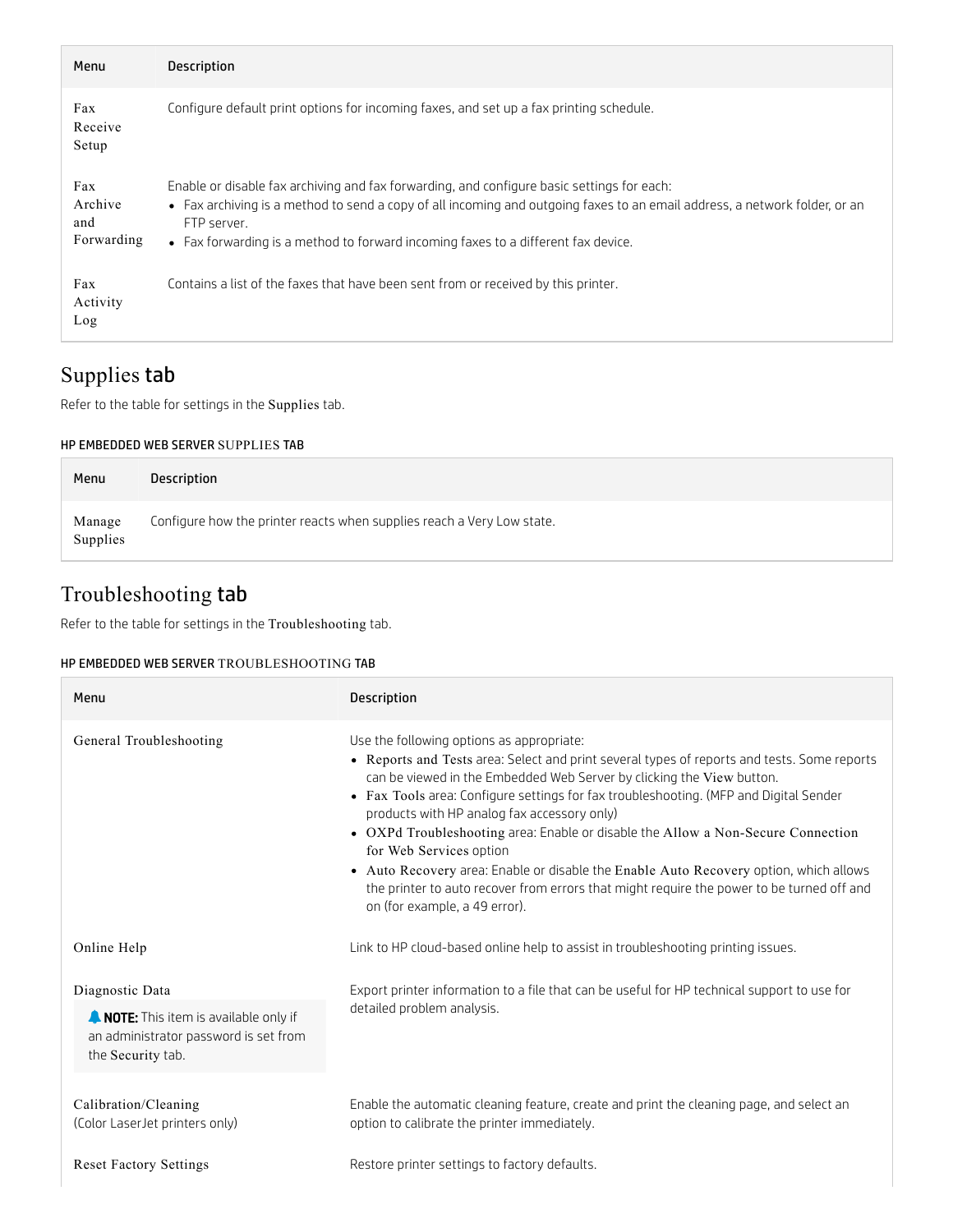| Menu             | <b>Description</b>                                   |
|------------------|------------------------------------------------------|
| Firmware Upgrade | Download and install printer firmware upgrade files. |

## Security tab

Refer to the table for settings in the Security tab.

### HP EMBEDDED WEB SERVER SECURITY TAB

| Menu                            | Description                                                                                                                                                                                                                                                                                                                                                                                                                                                                                                              |
|---------------------------------|--------------------------------------------------------------------------------------------------------------------------------------------------------------------------------------------------------------------------------------------------------------------------------------------------------------------------------------------------------------------------------------------------------------------------------------------------------------------------------------------------------------------------|
| General Security                | Settings for general security, including the following:<br>• Configure an administrator password to restrict access to certain features on the printer.<br>• Set a custom device Service Access Code.<br>• Set PJL password for processing PJL commands.<br>• Set file system access and firmware upgrade security.<br>• Enable or disable the Host USB port on the control panel or the USB connectivity port on<br>the formatter for printing directly from a computer.<br>• View the status of all security settings. |
| <b>Account Policy</b>           | Enable administrator account settings.                                                                                                                                                                                                                                                                                                                                                                                                                                                                                   |
| Access Control                  | Configure access to printer functions for specific individuals or groups, and select the<br>method individuals use to sign in to the printer.                                                                                                                                                                                                                                                                                                                                                                            |
| Protect Stored Data             | Configure and manage the internal storage for the printer.<br>Configure settings for jobs that are stored on the printer internal storage.                                                                                                                                                                                                                                                                                                                                                                               |
| Manage Remote Apps              | Manage or whitelist remote apps by importing or deleting certificates that allow devices to<br>use this product.                                                                                                                                                                                                                                                                                                                                                                                                         |
| Certificate Management          | Install and manage security certificates for access to the printer and the network.                                                                                                                                                                                                                                                                                                                                                                                                                                      |
| <b>Email Domain Restriction</b> | If email functionality is enabled, administrators can limit the email addresses to which the<br>printer can send messages.                                                                                                                                                                                                                                                                                                                                                                                               |
| Web Service Security            | Allow resources on this printer to be accessed by web pages from different domains. If no<br>sites are added to the list, then all sites are trusted.                                                                                                                                                                                                                                                                                                                                                                    |
| Self Test                       | Verify that the security functions are running according to expected system parameters.                                                                                                                                                                                                                                                                                                                                                                                                                                  |

### HP Web Services tab

Use the HP Web Services tab to configure and enable HP Web Services for this printer. It is necessary to Enable HP Web Services to use the HP ePrint feature.

### HP EMBEDDED WEB SERVER HP WEB SERVICES TAB

| Menu                  | Description                                                                                                      |
|-----------------------|------------------------------------------------------------------------------------------------------------------|
| Web Services<br>Setup | Connect this printer to HP Connected on the web by enabling HP Web Services.                                     |
| Web Proxy             | Configure a proxy server if there are issues enabling HP Web Services or connecting the printer to the Internet. |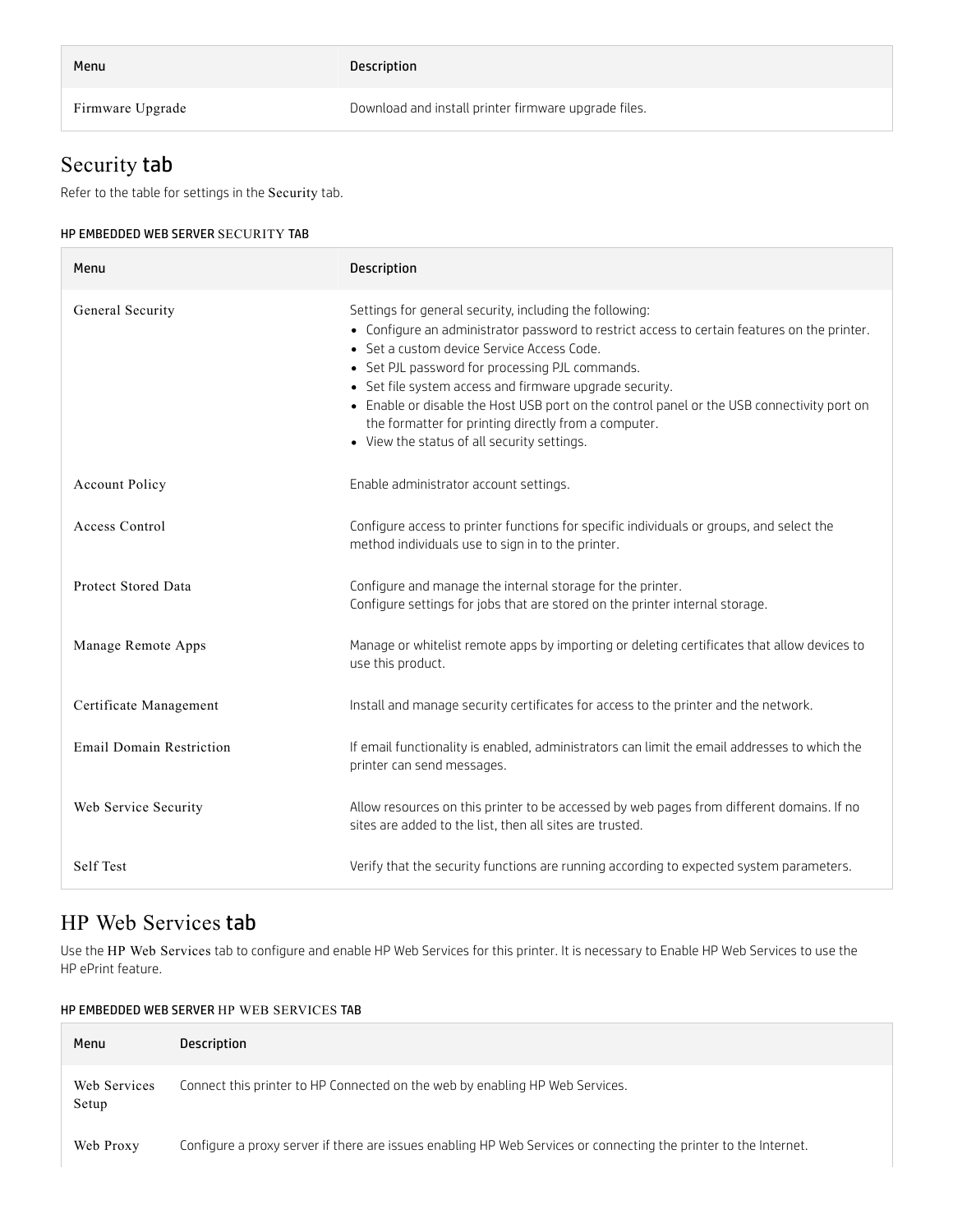| Menu                      | Description                                                                                                  |
|---------------------------|--------------------------------------------------------------------------------------------------------------|
| <b>HP</b><br>JetAdvantage | Access solutions that extend the capabilities of the printer                                                 |
| Smart Cloud<br>Print      | Enable Smart Cloud Print, which allows access to web-based apps that extend the capabilities of the printer. |

## Networking tab

Use the Networking tab to configure and secure network settings for the printer when it is connected to an IP-based network. This tab does not display if the printer is connected to other types of networks.

| HP EMBEDDED WEB SERVER NETWORKING TAB > CONFIGURATION SETTINGS |
|----------------------------------------------------------------|
|----------------------------------------------------------------|

| Menu                   | <b>Description</b>                                                                                                                                                                                                                               |
|------------------------|--------------------------------------------------------------------------------------------------------------------------------------------------------------------------------------------------------------------------------------------------|
| Wireless Station       | Configure the initial wireless settings.                                                                                                                                                                                                         |
|                        | <b>A NOTE:</b> The configuration options available depend on the print server model.                                                                                                                                                             |
| Wi-Fi Direct           | Configure Wi-Fi Direct settings for printers that include embedded Wi-Fi Direct Print and NFC<br>printing or that have a wireless accessory installed.                                                                                           |
|                        | <b>A NOTE:</b> The configuration options available depend on the print server model.                                                                                                                                                             |
| TCP/IP Settings        | Configure TCP/IP settings for IPv4 and IPv6 networks.                                                                                                                                                                                            |
|                        | A NOTE: The configuration options available depend on the print server model.                                                                                                                                                                    |
| Network Settings       | Configure IPX/SPX, AppleTalk, DLC/LLC, and SNMP settings, depending on the print server<br>model.                                                                                                                                                |
| Other Settings         | Configure general printing protocols and services supported by the print server. The<br>available options depend on the print server model, but can include firmware update, LPD<br>queues, USB settings, support information, and refresh rate. |
| AirPrint               | Enable, set up, or disable network printing from Apple-supported printers.                                                                                                                                                                       |
| Select Language        | Change the language displayed by the HP Embedded Web Server. This page displays if the<br>web pages support multiple languages. Optionally, select supported languages through<br>language-preference settings in the browser.                   |
| <b>Select Location</b> | Select a country/region for the printer.                                                                                                                                                                                                         |

#### HP EMBEDDED WEB SERVER NETWORKING TAB > GOOGLE CLOUD PRINT SETTINGS

| Menu      | <b>Description</b>                    |
|-----------|---------------------------------------|
| Setup     | Set up Google Cloud Print<br>options. |
| Web Proxy | Configure proxy settings.             |